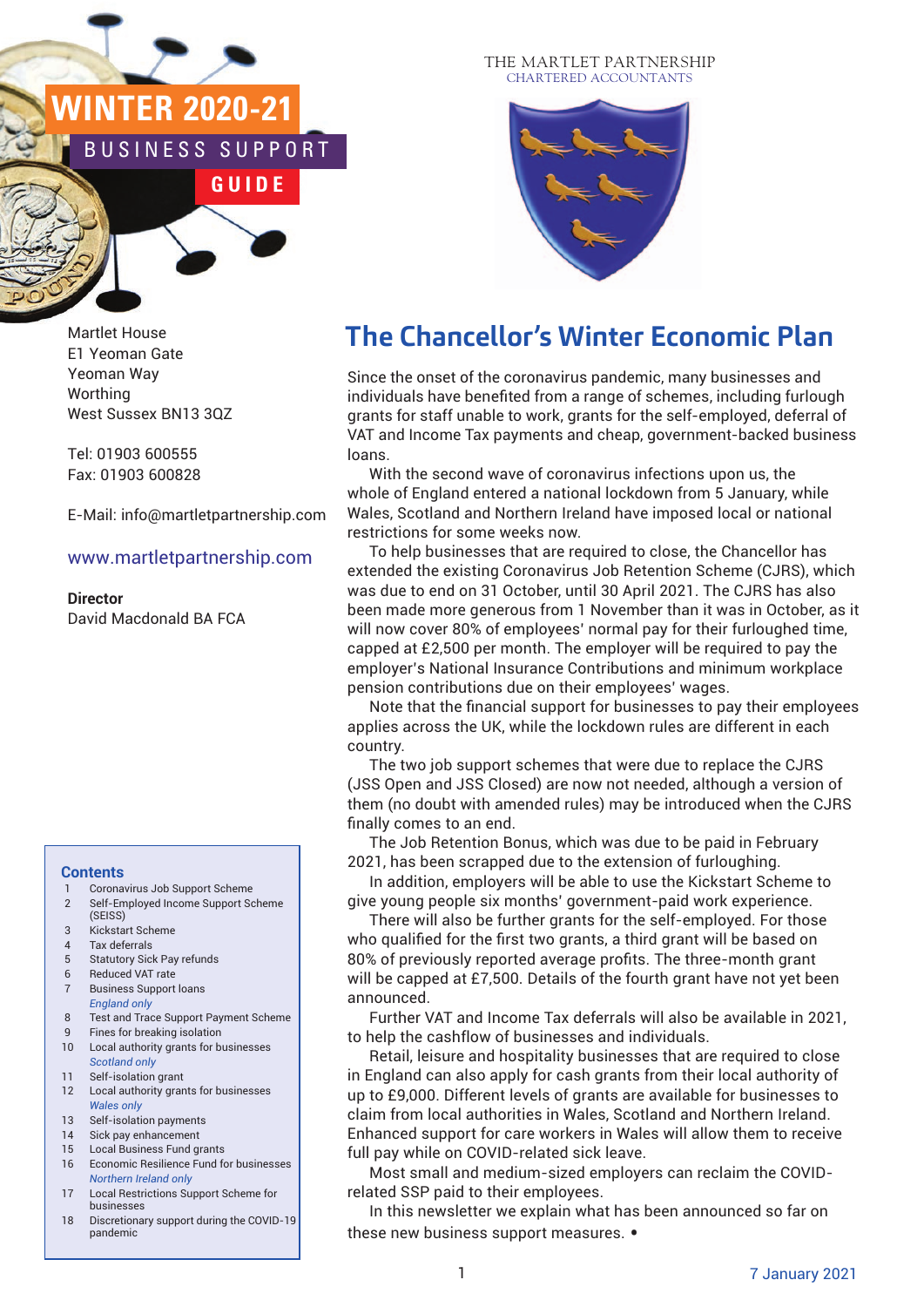### **1 Coronavirus Job Support Scheme**



The Coronavirus Job Retention Scheme (CJRS) provides grants to employers to cover most of the costs of paying employees who are "furloughed", i.e. employed but not working. The aim of the CJRS is to allow the employer to retain employees who will be needed when the business begins to rebuild in the future (when the pandemic has eased) and to avoid having to make those employees redundant. Any UK employer, whether small or large, charitable or nonprofit, can utilise the CJRS.

The CJRS was due to end on 31 October 2020, but it has been extended to 30 April 2021. The conditions described below will apply until the end of the scheme on Friday 30 April 2021.

#### **CJRS from 1 November 2020**

The furlough arrangement can be flexible, such that the employees may work for some periods and be furloughed for other periods, even within the same week. The employee must agree to the flexible working arrangement.

While on furlough, the furloughed employee must receive at least 80% of their "usual salary" of up to £2,500 per month, and this amount is covered by the CJRS grant. The £2,500 cap is reduced proportionately when an employee is furloughed for only part of the month.

The employer must pay the employee, for all periods for which they are working, at the employee's contractual pay rate. The employer also must pay all the employer's class 1 NIC and employer's minimum workplace pension contributions on the entire amount of salary or wages the employee receives.

#### **Employee's "usual salary"**

Where the employee was included in an RTI submission on or before 19 March 2020 and eligible to be included in a CJRS claim since that date, the employer should use the March 2020 pay as the reference for any furlough claims from November.

For employees taken on by the employer on or after 20 March, the "usual salary" is that paid in the last pay period which ended on or before 30 October 2020. Where the pay of a new employee has been variable, the average pay between 6 April (or the start of their employment if later) and 30 October 2020 should be used as the basis of the furlough pay.

#### **Eligible employees**

Employees do not have to have been furloughed at an earlier date to be included in a CJRS claim from November onwards.

Employees who had earnings notified by RTI submission to HMRC between 20 March 2020 and 30 October 2020 are eligible to be included in a CJRS claim. This will allow new joiners to be furloughed, and directors who pay themselves once a year, say at the end of March.

Employees employed as of 23 September 2020 and notified to HMRC by RTI between 20 March and that date, who have since been made redundant, can be rehired and placed on the furlough scheme. This will also allow employees who were on fixed-term contracts that expired after 23 September to be reemployed and furloughed.

#### **Example 1**

Isolator Ltd employs Eric, who has opted out of auto enrolment, at a salary so £2,000 per month. Eric currently receives net pay of £1,664, after deducting PAYE of £191 and employee's NIC of £145. Isolator Ltd pays employers' NIC of £175.

Isolator Ltd can claim a CJRS grant for November of the lower of 80% of £2,000 = £1,600, and £2,500. Isolator Ltd claims a grant of £1,600.

The net amount of cash required by Isolator Ltd to furlough Eric, based on maintaining his existing salary, is £2,000 + £175 - £1,600 = £575 per month

If Isolator Ltd agrees with Eric that he will only be paid a reduced salary of £1,600 per month while on furlough, the cost to the employer will just be £175 (the employers' NIC).

Employees on any type of employment contract may be included, which covers all of the following:

- Apprentices (but they must be paid normally for time spent on training)
- Agency workers, including those employed by umbrella companies
- Those on zero-hour or fixed-term contracts
- Salaried members of LLPs<br>• Those subiect to off-payro
- Those subject to off-payroll rules in the public sector, classified as "deemed employees"
- Certain employees transferred into the current employment via a TUPE arrangement
- Nannies and domestic staff
- Employees who are shielding in line with public health guidance
- Those with caring responsibilities due to coronavirus

Employees with more than one employment can be furloughed by one employer and continue to work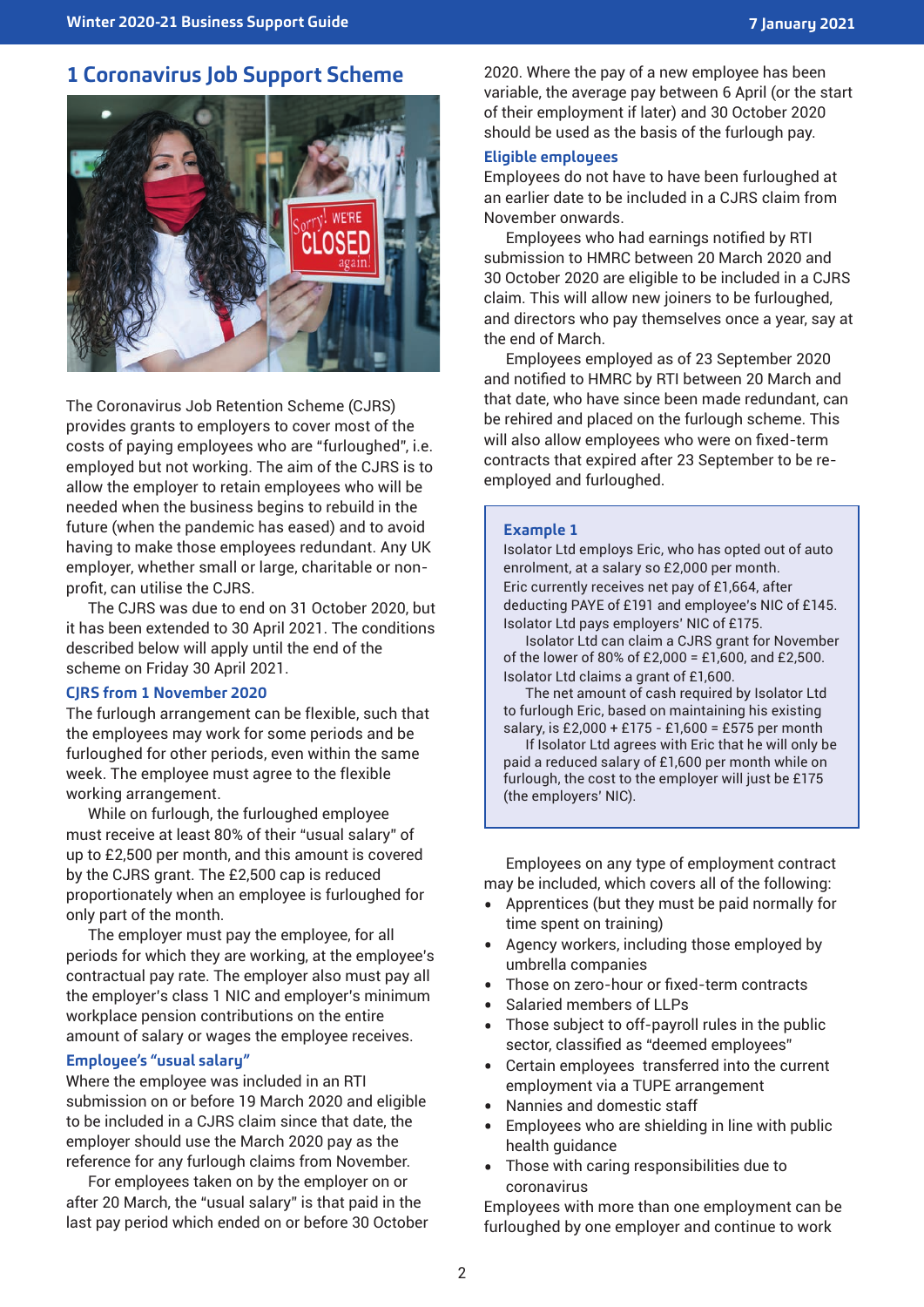for and get paid by their second employer. Foreign nationals and employees on all types of visa may be furloughed. The subsidy for their wages under the CJRS does not amount to "access to public funds".

In addition, the following employees may be brought on to furlough and be eligible for the grant:

- Those returning from maternity, paternity or adoption leave
- Those returning from sick leave or who would otherwise be on sick leave

The CJRS grant does not cover statutory sick pay (SSP), but furloughed employees can be moved on to SSP.

#### **Transparency**

The Government will publish details of businesses that use the CJRS from December 2020, including the employer name, company number, and an indication of the value of the claim within a band.

Public sector bodies are not expected to use the CJRS and organisations that are partially publicly funded can only use the CJRS if their private income has reduced.

Employees will be able to check if their employer has made a CJRS claim on their behalf by accessing their online Personal Tax Account from February 2021.

#### **What furloughed employees can do**

Furloughed employees must not work for the employer during the hours they are furloughed, but those furloughed hours can be very flexible. However, the employee may work for or volunteer for another employer or organisation while furloughed by you.

The employee must agree to be fully or flexibly furloughed. The employer must communicate to each furloughed employee in writing that they are furloughed and obtain their agreement to any reduction in their contractual wages. A copy of this communication should be kept by the employer for five years.

An employee does not have to accept furlough if offered, but the employer could make the employee redundant instead, as long as the appropriate employment law procedures are followed.

Employees should be encouraged to undertake training while furloughed, but they need to be paid at least the National Minimum Wage (NMW) or National Living Wage ( NLW) for the time spent training. For the rest of the time employees are on furlough, they are not training or working, so the the NMW and NLW do not apply during that period. Thus, if their pay is reduced to a level below the NLW or NMW rate while on furlough, that is permitted. However, furloughed time spent on annual leave must be paid at normal contractual rates.

#### **Administration of the scheme**

CJRS claims must be for periods of at least seven consecutive days, but most employers will want to align the claim periods with their normal pay periods



as much as possible. However, CJRS claims cannot straddle the month-end.

Furlough claims from November can be made using the same portal as for earlier claims. The online calculator has been updated for the new CJRS rules, see: tinyurl.com/CJRSno3cal. Claims will have to reach HMRC by the 14th of the month following the month they relate to. For example, CJRS claims for December 2020 must be submitted by 14 January 2021.

Claims can be submitted in advance of the payroll being run, up to 14 days before payday. The funds should be paid to the employer six working days after the CJRS claim for the period is submitted. The delay between application and payment is to allow HMRC to undertake checks to prevent fraud.

To access the grant, the employer must have a PAYE online account, but we can submit a grant application on your behalf, as your tax agent, if you have authorised us to act for you for PAYE matters.

For each grant application, the following information is required:

- Number of employees included
- Name and National Insurance number of each employee
- Payroll number of each employee or some other identifier
- Employer's PAYE reference number
- Employer's UTR number for business or company, or company registration number
- Start date and end date of the claim period<br>• The usual hours and the hours worked by e
- The usual hours and the hours worked by each employee
- Amount claimed (the online calculator can help with this)
- UK bank account number, sort code, address and postcode on the bank account statements
- Contact name and phone number.

When the claim covers 100 or more employees, the details can be uploaded on a spreadsheet, but in other cases each employee's details must be manually entered online. You must keep a copy of all the information used in the CJRS claim for six years. If you make an error in the CJRS claim, this can be corrected in the next period's claim, or you can contact HMRC to receive a pay reference number to repay any overpaid CJRS grants.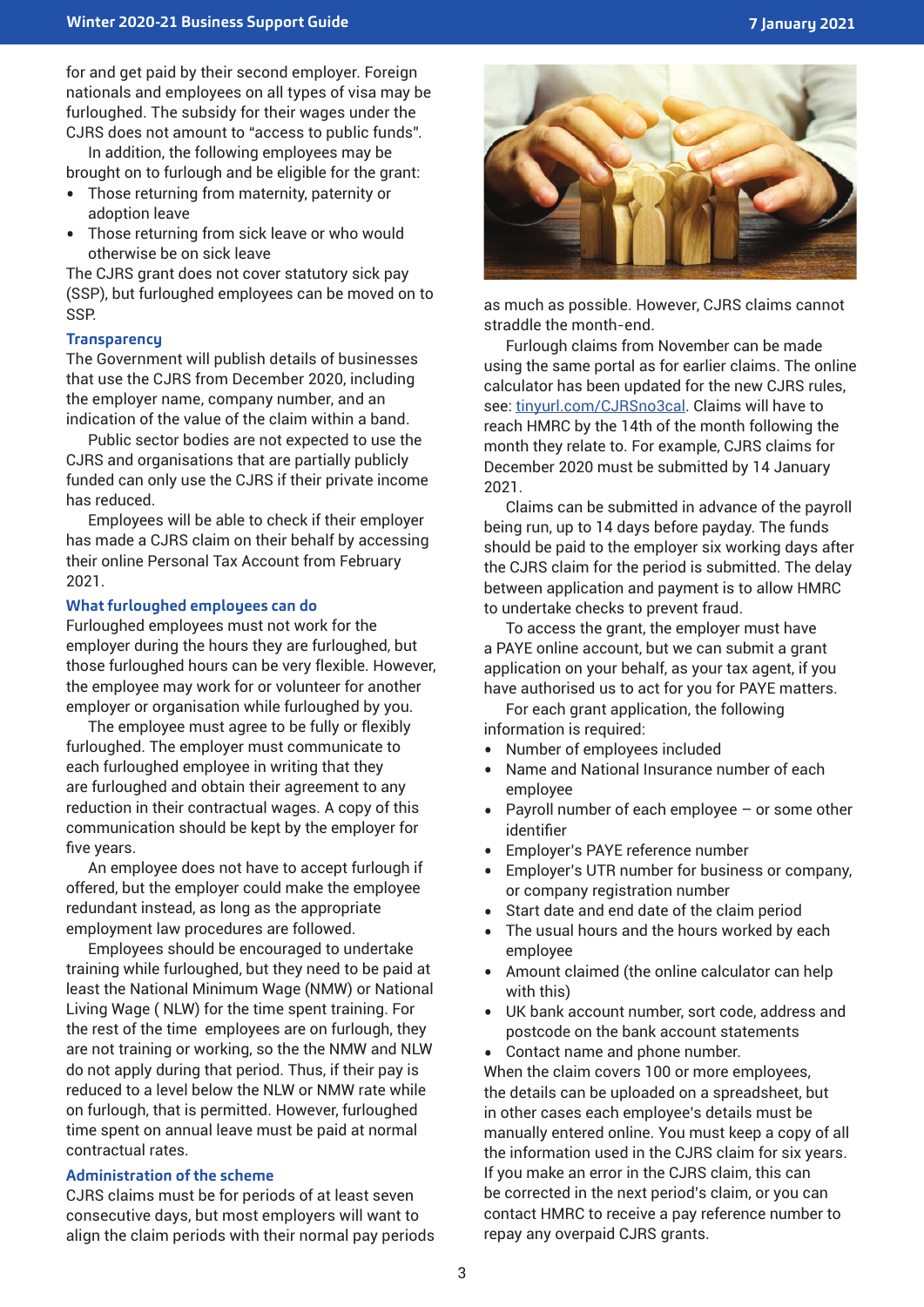#### **What is not covered by the CJRS**

The following amounts should not be included in any CJRS claim for wages or salaries paid from 1 November onwards:

- Any SSP paid to the employee<br>• Employers' class 1 NIC
- Employers' class 1 NIC<br>• Any Apprenticeshin Lev
- Any Apprenticeship Levy due
- Employer pension contributions to the workplace pension

Student loan repayments must be deducted from the employee's wages and paid over, as normal.

#### **Owner-managed companies**

Many director/shareholders pay themselves a small salary and take the balance of their income as dividends from their companies. The CJRS does not cover the payment of dividends; only the salary paid under PAYE is eligible for the grant.

#### **Example 2**

Louise is the managing director and majority shareholder in her company. She pays herself £12,500 per year. Her husband (who is also a director) and son also work part-time for the company, earning £10,000 a year each.

Providing all the necessary procedures are gone through to furlough them (e.g. amendment of contract terms, recording the decision of the company's board to furlough), there seems to be no reason why Louise's company could not claim grants to get reimbursement of 80% of the wages of all three family members. Louise and her husband must only undertake duties to fulfil their statutory obligations as company directors and must not generate any income for the company while on furlough.

Directors of their own companies can be fully or flexibly furloughed. If the latter, they may work for some hours and be furloughed for other hours. While on furlough the director must not provide any services to or on behalf of the company, or generate any income for the company or any connected business, for the hours in which they are furloughed. Directors can undertake statutory duties while furloughed that would reasonably be judged as necessary, such as submitting statutory returns and supplying information to HMRC.

Directors are not eligible for help under the Selfemployment Income Support Scheme (SEISS).

#### **Salary sacrifice**

Where a salary sacrifice scheme is in place, employees cannot normally move freely in and out of that scheme, as a change in contract terms is required first. However, HMRC has agreed that the coronavirus is a "life event" that allows the employee to move out of the salary sacrifice scheme. This is particularly important for schemes involving pension contributions. All of the CJRS grant claimed must be paid to your furloughed employees as wages. Employees can choose to have a higher percentage

of their contracted earnings paid as pension contributions while on furlough and agreed pension deductions can continue while the employee is furloughed.

#### **CJRS grant is taxable**

The amounts paid to an employee on furlough are deductible for tax purposes by the business (as normal) and the CJRS grant is taxable income of the employer. Where the employer is not a business, such as an individual employing domestic staff, the CJRS grant is not treated as the employer's taxable income.

### **2 Self-Employed Income Support Scheme (SEISS)**

There have been three rounds of grant support for the self-employed (SEISS-1, SEISS-2 and SEISS-3) and the Chancellor has announced there will be a further SEISS grant, covering the three months from February to April 2021.

The third grant (SEISS-3) will be calculated at 80% of your average monthly profits, capped at £2,500 per month. It will be based on the same profit figures as were used to calculate the SEISS-1 and SEISS-2 grants. These were derived from your self-employed profits as reported on your tax returns for 2016/17 to 2018/19, or the portion of that period when you were self-employed.

You will qualify for the SEISS-3 grant if all of the following apply:

- you were eligible for the previous SEISS grants (even if you didn't apply for them); and either
- you are currently actively trading, but are impacted by reduced demand due to coronavirus; or
- you were previously trading but are temporarily unable to do so due to coronavirus.

Applications for the SEISS-3 grant opened on 30 November 2020 and will close on 29 January 2021.



A fourth grant (SEISS-4) will be payable for three months to help you survive from February to April 2021. We don't know how much that grant will be or what the cap will be. The qualifying conditions for the SEISS-4 grant are likely to be similar to those for the SEISS-3 grant.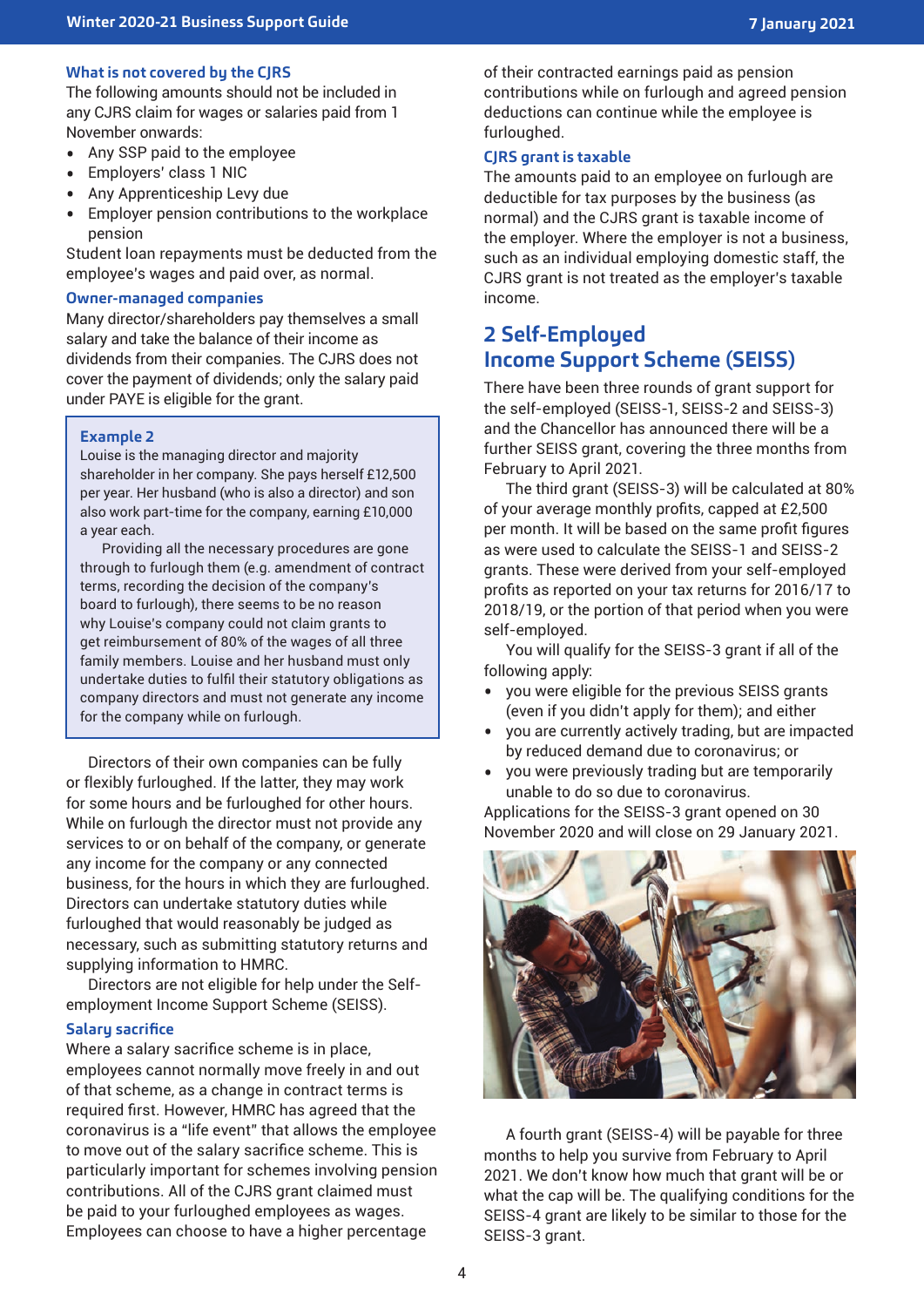The profits used as the basis for the SEISS-4 grant will also be your average annual profits derived from your tax returns for 2016/17 to 2018/19, although by the time applications open in February 2021 your tax return for 2019/20 will have been submitted (deadline is 31 January 2021).

# **3 Kickstart Scheme**

This scheme sounds like a great idea at first sight. The government will pay the wages and associated employment costs of your new employees who are aged 16 to 24 and who come directly to you from claiming universal credit.

The government support will cover the employee's wages paid at the national minimum wage rate for 25 hours per week, for six months, plus the employer's National Insurance Contributions and the minimum amount of employer's contributions to a workplace pension. You can top up those wages, or pay for further hours, if you wish.



What's more, the government will pay you £1,500 for each employee you take on, to help cover training, uniforms and other set-up costs.

However, there are a number of conditions which could take the shine off the Kickstart scheme.

The jobs created must not replace any of the following:

- existing or planned vacancies<br>• people who have been made r
- people who have been made redundant<br>• contractors used by the business
- contractors used by the business

Also, each employer, or group of employers, must create at least 30 job opportunities under the Kickstart scheme. This might seem a big hurdle, but you can work with an intermediary organisation to be part of a group of employers that achieve the 30-job minimum threshold.

Organisations such as local authorities, charities and trade bodies across the country are all setting up partnership arrangements to allow local businesses to come together to apply for the Kickstart programme.

Finally, there are two training conditions for

Kickstart.

- 1. The job placement must only require basic training.
- 2. Your business must demonstrate how it will help the new employees become more employable by developing basic skills.

You can't advertise your Kickstart job placements directly, as the DWP Job Centre staff will choose the applicants from the pool of young Universal Credit claimants. However, you will have the final say on whom you employ from the candidates offered.

# **4 Tax deferrals**

At the beginning of the coronavirus pandemic, the government gave individuals and businesses the option to defer, until 2021, payments of Income Tax due by 31 July 2020 and VAT due in the period 20 March to 30 June 2020.

In both cases, you could pay the tax or VAT by the original due date if you wished, but no interest or late payment penalties would be added to those deferred tax debts.

However, roll on to 31 January 2021 and you may be looking at four different amounts of tax becoming due for payment:

- a) Second payment on account for 2019/20 (deferred from 31 July 2020)
- b) Balancing payment for 2019/20
- c) Capital Gains Tax for 2019/20 (if not paid under the new 30-day rule for UK residential property)
- d) First payment on account for 2020/21

Taxpayers with up to £30,000 of self-assessment liabilities due on 31 January 2021, whether deferred from July 2020 or otherwise, can pay in 12 monthly instalments under the time to pay arrangements. This means the final payment will not be due until January 2022. Where the total tax due does not exceed £30,000, an application (made online) for deferral will be automatically granted.

If the total tax due exceeds £30,000, or you need longer to pay, you will be able to call HMRC to agree a bespoke payment plan.

Where you have deferred VAT which was due in the period from 20 March to 30 June 2020, that VAT will be payable by 31 March 2021. However, you may be able to opt into a scheme before 31 March to spread the VAT over 2 to 11 equal monthly instalments, interest free. You must be up to date with your VAT returns to use this scheme and pay all the deferred VAT by direct debit. This deferred VAT will not be subject to penalties if the payments are made on the dates as agreed.

# **5 Statutory Sick Pay refunds**

If you are a small employer, you can reclaim some of the Statutory Sick Pay (SSP) paid to your employees if that SSP was due to COVID-19 symptoms or isolation rules (see below).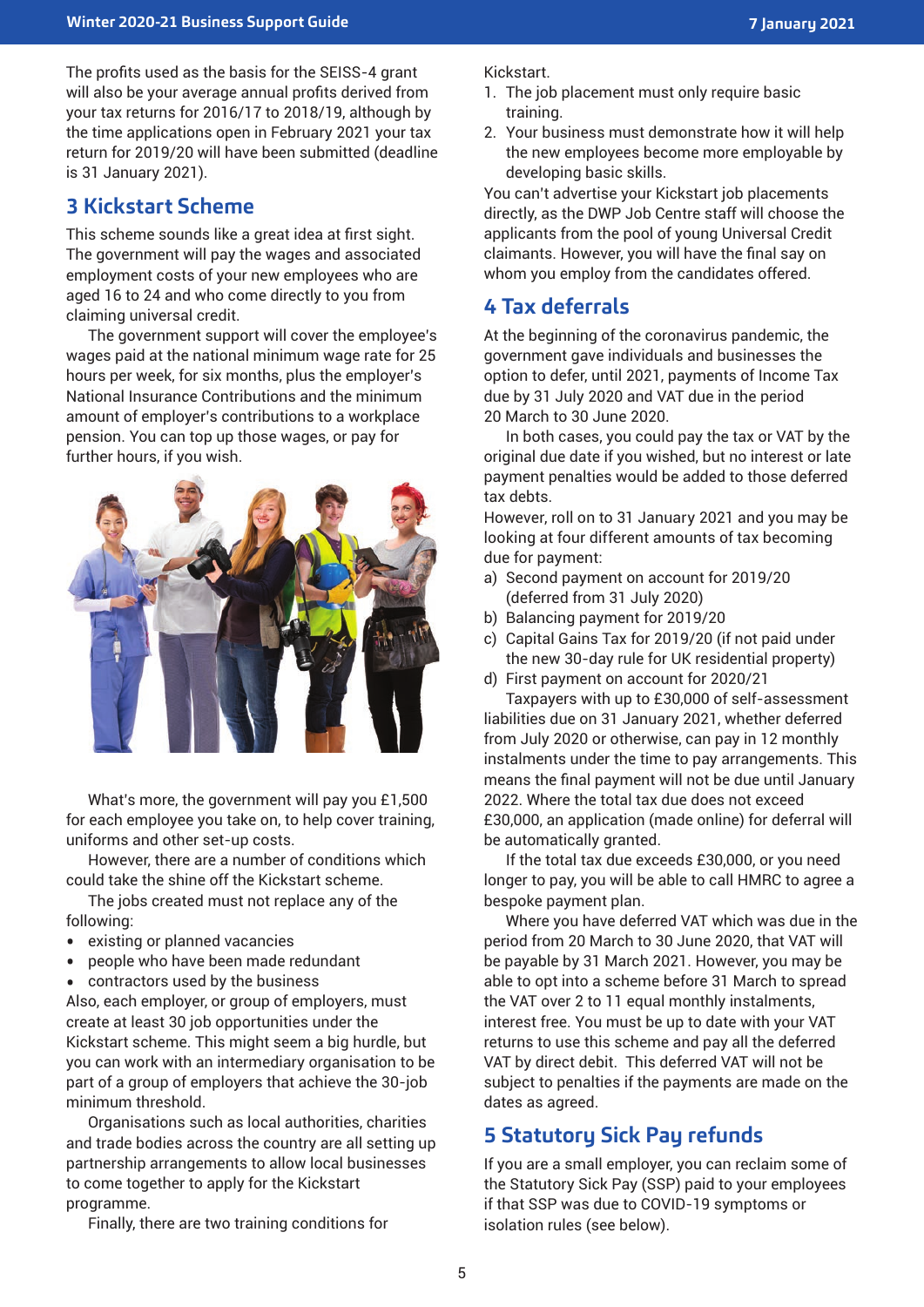To be eligible for this rebate scheme, your business must meet all of these conditions:

- Employed fewer than 250 employees on 28 February 2020 across all payrolls
- Commenced your PAYE scheme before 28 February 2020; and
- Was not in financial difficulty on 31 December 2019

In addition, when your SSP rebate is added to other state aid that your business has received over the last two years, it must not take the total of state aid above the limit set for your trade sector:

- aquaculture and fisheries: €120,000<br>• agriculture: €100.000
- agriculture: €100,000<br>• any other sector: €80
- any other sector: €800,000

In order to be included in a refund claim, the SPP must have been paid to an employee who meets one of the following conditions on or after the date shown:

- has symptoms of coronavirus (12 March)<br>• lives with or is in a linked or extended hou
- lives with, or is in a linked or extended household with, someone who has symptoms (13 March)
- is shielding, in accordance with public health guidance (16 April)
- has been informed that they have had contact with a person who was, at the time of the contact, infected with coronavirus (28 May)
- lives with someone who has tested positive for coronavirus (30 July)
- has tested positive for coronavirus (isolation extended to 10 days from 5 August)
- is staying at home for three or four days prior to being admitted to hospital for surgery (26 August)



You can't reclaim SSP paid to employees in relation to other health conditions, so a person who isolated before surgery can get COVID-19-related SSP for that isolation period, but not for the day of the surgery or for recovery days.

SSP is not payable to employees who need to quarantine for 14 days on returning to the UK, unless the individual also meets one of the above COVID-19 conditions.

You can make more than one SSP rebate claim for an employee if, for example, the individual is shielding and then at a later date tests positive for coronavirus. However, you can only recover SSP for the first 14 days of any one COVID-19 absence. The maximum rebate you can claim for each employee is for 14 days of SSP in total per employee.

It is not possible to make a claim under the Coronavirus Job Retention Scheme (CJRS) and the SSP rebate scheme for the same employee for the same period.

The SSP rebate is claimed through HMRC's PAYE online system. We can do that for you. The claims can cover multiple pay periods back to when these rules came in.

# **6 Reduced VAT rate**

To help the hospitality and tourist sectors through the pandemic, the government reduced the VAT due on key sales in those sectors from 20% to 5% from 15 July 2020. This reduced rate will revert to 20% on 1 April 2021.

Crucially, you don't have to reduce your prices to pass on the VAT rate reduction to your customers; instead, you can keep your prices constant and enjoy the extra profit margin. However, you do need to account for the correct amount of VAT to HMRC.

The 5% rate applies to the following categories of sales:

- Food and drink sold for consumption on the premises, excluding alcoholic drinks
- Hot takeaway food and hot takeaway drinks, excluding alcoholic drinks
- Holiday accommodation, which includes bookings for hotels, caravan sites, guest houses, and camp sites
- Admission fees to tourist attractions such as zoos, theatres, fairs, and amusement parks

There are exceptions in these broad categories, for example:

- Sporting events are excluded from the reduced rate, but live performances of cultural events may be exempt from VAT
- Hire of equipment, such as skates or paintball guns, must be charged at 20% VAT
- Where the charge is for individual fairground rides and not an admission fee, it must be charged at 20% VAT

Some attractions charge the customer one indivisible fee for admission and another item, such as a printed guide, in which case the whole price is subject to the 5% VAT rate.

The temporary 5% rate also applies to advance bookings for accommodation in 2021 if the invoice is issued, or payment made by the customer, before 1 April 2021.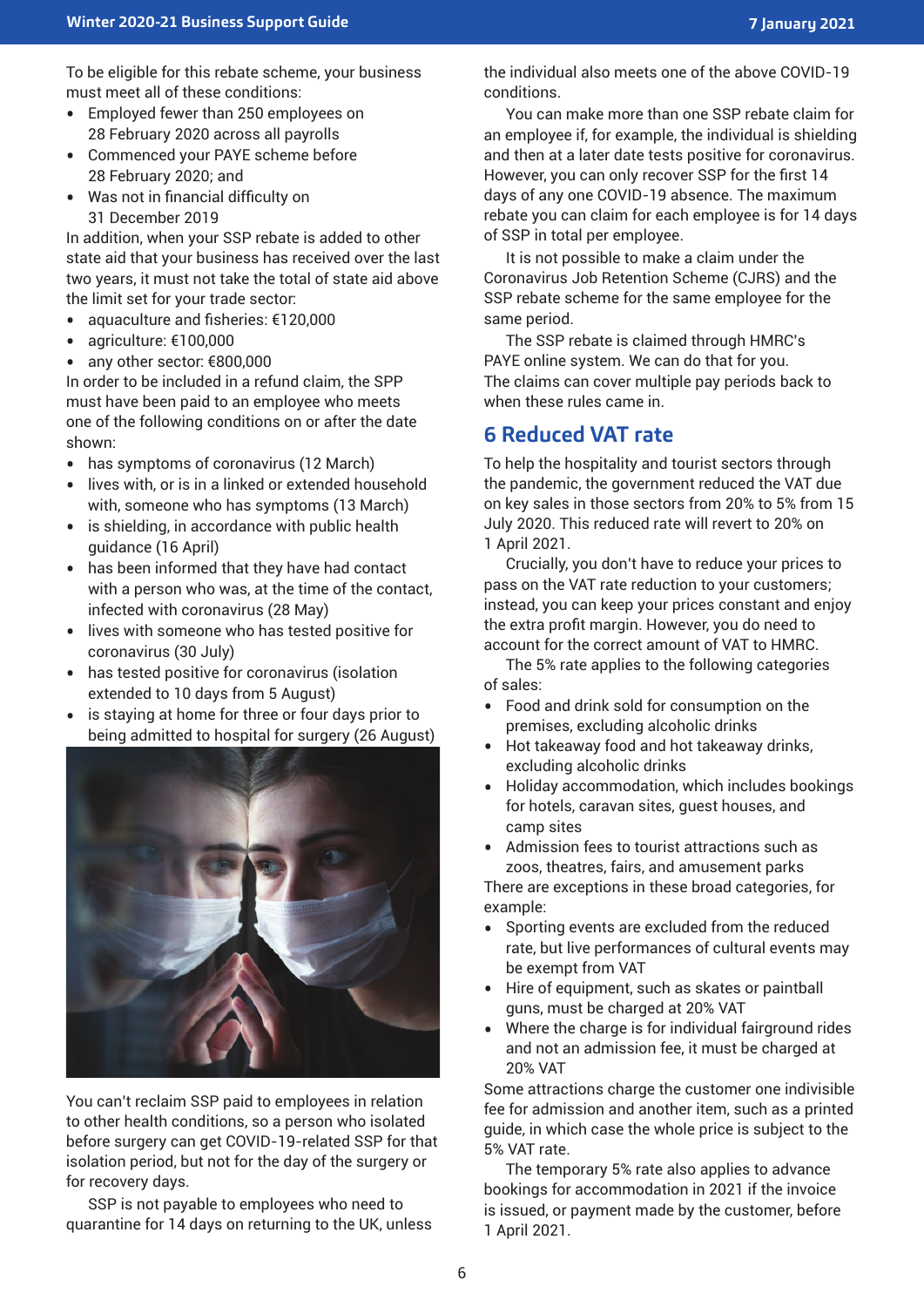

If you use the VAT flat rate scheme for small businesses, the flat rate you need to apply has been reduced for these sectors:

- catering services, including restaurants and takeaways
- hotel or accommodation
- pubs

As the VAT rate changed in the middle of a month (15 July), the figures for your VAT return covering that period will need extra attention. For peace of mind, ask us to check the calculations for you.

# **7 Business Support loans**

To help businesses survive the pandemic, the government has created four different loan schemes to help different types of businesses:

- Bounce Back Loan Scheme (BBLS)<br>• Euture Fund
- Future Fund
- Coronavirus Business Interruption Loan Scheme (CBILS); and
- Coronavirus Large Business Interruption Loan Scheme (CLBILS)

#### **Bounce Back Loan Scheme**

This provides loans of between £2,000 and £50,000 to businesses who apply to a high street lender using a relatively simple online form.

The amount you can borrow is capped at the lower of 25% of your annual turnover and £50,000. The application form will ask you for details of your turnover for the period that ended in the year to 31 March 2020, but you can estimate that figure.

Applications can be made up until 31 March 2021 and businesses who have borrowed less than their maximum can apply to top-up their existing loan. You also need to confirm that your business was not in financial trouble at 31 December 2019 and that you haven't been given a loan under one of the other coronavirus loan schemes (discussed below).

Once you have the loan, you won't have to make a repayment within the first 12 months. The government will cover any fees and interest accruing in that first year. The interest charged on these loans will be set at 2.5%.

The Chancellor has also announced that the terms of the loan will be made flexible for the business under a "Pay as You Grow" flexible payment system. The term of the loan can be set to up to ten years and the lender should offer payment holidays and interest-only periods on request.

The Bounce Back loans carry a 100% government guarantee, so there is no need for the business owner to provide collateral, or to prove that the business will be viable once the coronavirus crisis is over.

#### **Future Fund**

This scheme provides funding to private companies, where the advance can be matched by private investors in those companies. The company can apply even if it has not made a profit or it has not made its first sales.

The loan provided may range from £125,000 to £5m and can be convertible into equity. Applications for this fund will now close close on 31 March 2021.

A company can qualify for funding under this scheme if:

- it was incorporated in the UK on or before 31 December 2019, or is an overseas parent company incorporated before that date
- it has raised at least £250,000 in equity investment from third-party investors in the period 1 April 2015 to 19 April 2020
- it does not have any of its shares or other securities listed on a regulated market, a multilateral trading facility, a recognised investment exchange and/or any other similar market, stock exchange or listing venue
- where the company is part of a corporate group, it is the parent company

Also, the company must either have at least half of its employees based in the UK or raise at least half of its sales revenue from UK customers.

There are additional conditions where the parent company is not based in the UK.

The money raised under the Future Fund must not be used by the company to:

- repay any borrowings from a shareholder or a shareholder-related party (other than the repayment of any borrowings pursuant to any bank or venture debt facilities)
- pay any dividends or other distributions
- pay any bonus or other discretionary payment to any employee, consultant or director of the company, other than as contracted prior to the date of the finance and as paid by the company in the ordinary course of business (this applies for the first 12 months of the finance agreement);
- pay any advisory or placement fees, or bonuses to any corporate finance entity or investment bank or similar service provider, on monies advanced by the Future Fund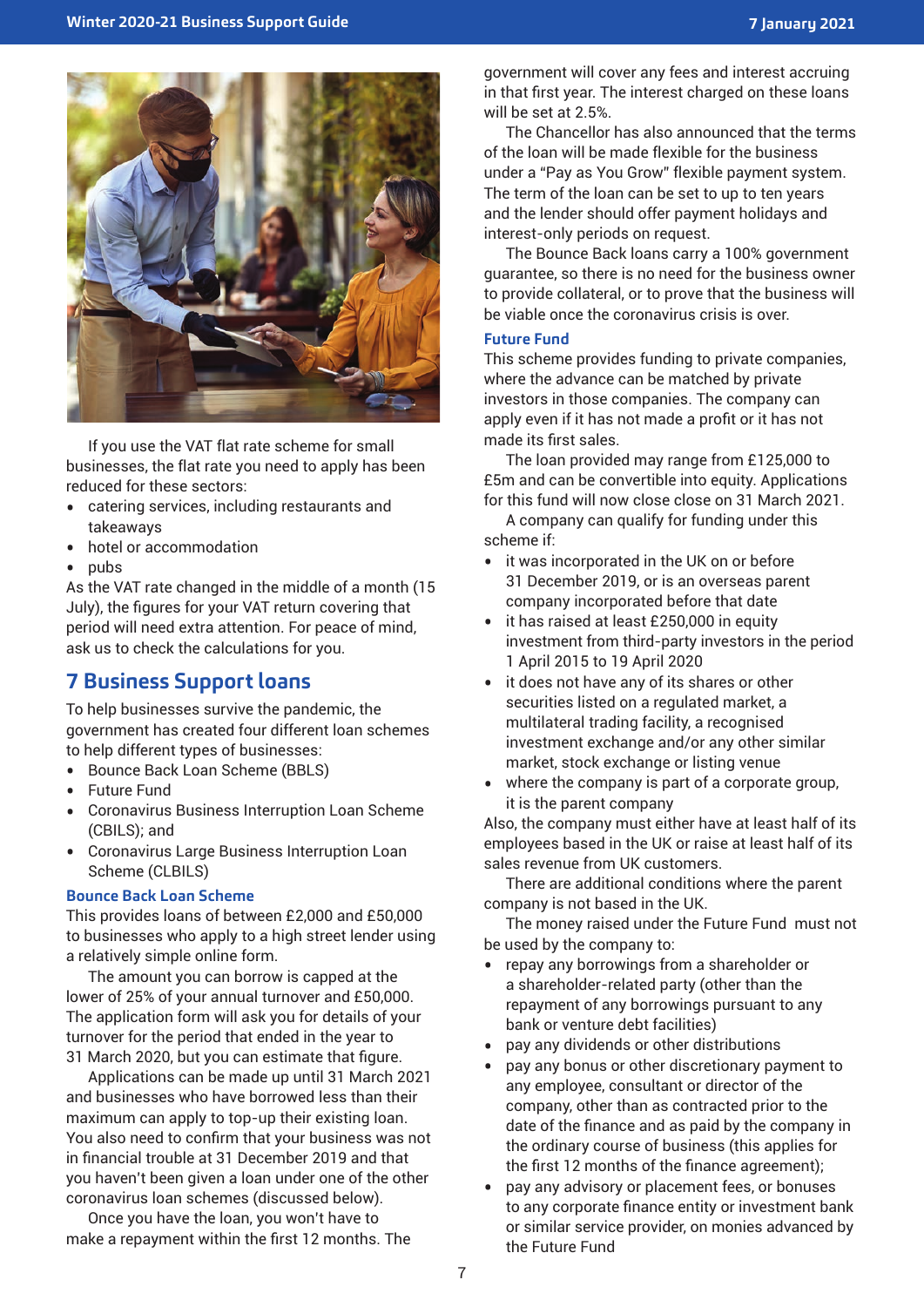

#### **Coronavirus Business Interruption Loan Scheme (CBILS)**

These loans are delivered by the British Business Bank to provide support to primarily medium-sized businesses.

Finance of up to £5 million per business can be advanced or supported under this scheme, in the form of term loans, overdrafts, invoice finance or asset finance. Applications can be made up until 31 March 2021.

You are eligible to use CBILS if your business meets all these criteria:

- it is UK-based
- has turnover of up to £45 million per year<br>• would be viable were it not for the coronal
- would be viable were it not for the coronavirus crisis; and
- has been adversely affected by the coronavirus pandemic

Where the financial support is taken as a loan, the repayment term can be set at up to ten years. Businesses can access the first 12 months of that finance interest-free and charge-free, as the government will cover the first 12 months of interest payments and any lender-levied charges.

The government is providing the lenders with a guarantee of 80% on each loan (subject to a perlender cap on claims) to give lenders confidence in continuing to provide finance to SMEs.

The borrower remains fully liable for the debt, but the lender should not demand a personal guarantee as security for loans of up to £250,000.

Personal guarantees may still be required, at a lender's discretion, for facilities above £250,000, but they exclude the borrower's principal home. Recoveries under these guarantees are capped at a maximum of 20% of the outstanding balance of the CBILS facility, after the proceeds of business assets have been applied.

For all facilities, including those over £250,000, CBILS can now support lending to smaller businesses, even where a lender considers there to be sufficient security, making more smaller businesses eligible to receive the Business Interruption Loan.

#### **How to access the scheme**

The full rules of the scheme and a list of accredited lenders is available here: https://tinyurl.com/ujhq5k9.

All the major banks are offering the scheme and there are 40 accredited providers in all, which include high street banks, challenger banks, asset-based lenders and smaller specialist local lenders.

You should talk to your bank or finance provider (not the British Business Bank) as soon as possible and discuss your business plan with them. If one lender turns you down, you can still approach other lenders within the scheme.

#### **Coronavirus Large Business Interruption Loan Scheme (CLBILS)**

This loan scheme is for businesses with annual turnover over £45 million. These businesses are too large to apply for the CBILS and too small for a government debt-buying programme for larger companies.

Support provided under CLBILS also carries a government guarantee of 80% and enables banks to make loans of up to £25m to firms with an annual turnover of between £45m and £250m. Where turnover is above £250m, loans of up to £50m may be made.

# **England only**



### **8 Test and Trace Support Payment Scheme**

The measures relating to self-isolation payments and penalties are established by each country within the UK, as they relate to health, which is a devolved responsibility.

Individuals in England who have been told to self-isolate by NHS Test and Trace on or after 28 September 2020 may be eligible to claim a £500 grant from their local authority, if they are unable to work from home and as a result will lose income.

This Test and Trace self-isolation payment can be claimed by individuals who are employed or self-employed and who also receive one of these benefits: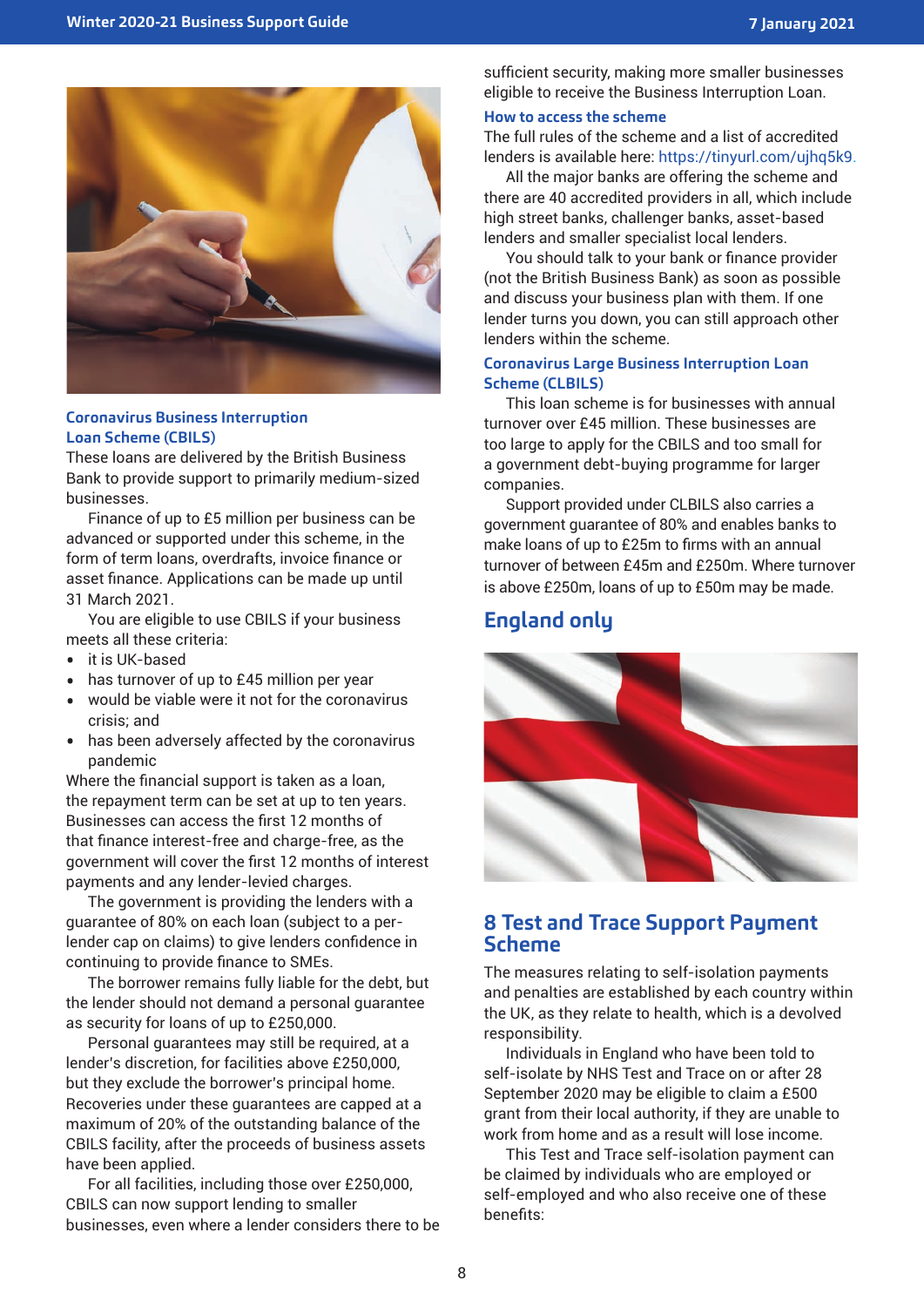- Universal Credit<br>• Working Tax Cre
- Working Tax Credit<br>• Income-based Emp
- Income-based Employment and Support Allowance
- Income-based Jobseeker's Allowance<br>• Income Support
- Income Support<br>• Housing Benefit
- Housing Benefit
- Pension Credit

The claim for this one-off payment must be made within 14 days of the end of the period of selfisolation. Each person in the household who is self-isolating can claim this grant if they meet the conditions.

This self-isolation payment is taxable, but it is not subject to National Insurance.

# **9 Fines for breaking isolation**

Adults who test positive for the coronavirus, or come into close contract with someone who has tested positive, must normally self-isolate for a period of 14 days. A similar requirement to self-isolate applies where the person arrives in England from a country that is not exempt from travel restrictions.

Where the test or contact occurs after 28 September 2020, the individual may be fined if they break the self-isolation conditions, unless it is for a permissible reason such as escaping domestic violence or attending a funeral of a close relative.

The individual must notify their employer that they are required to self-isolate. If they fail to do this there is a fixed penalty of £50.

The employer must not ask an employee to break their period of self-isolation and leave the place they are self-isolating, without a reasonable excuse. The employee can be asked to work at home.

Where the employer ignores this requirement and requires the employee to break self-isolation, they may receive a fine that starts at £1,000 and increases on each breach of the regulations, up to £10,000.

### **10 Local authority grants for businesses**

Any grants made to businesses by local authorities are decided by the devolved administrations. Do not assume that a business grant announced by Chancellor Sunak applies outside England, as it may be restricted to English local authorities only.

Businesses in England can access grants from their local authority if they are severely impacted by the restrictions on socialising, as would be the case for hospitality and leisure businesses. The grants are payable at three rates, depending on the alert-level of the area:

#### **Tier 2 areas**

The local authority can decide how to award these grants and may stipulate the eligibility criteria. The amounts below are a guide to what the business may receive.

| Rateable value of<br>premises | <b>Grant payable per</b><br>month |
|-------------------------------|-----------------------------------|
| Up to £15,000                 | £934                              |
| £15,001 to £50,999            | £1,400                            |
| £51,000 or more               | £2,100                            |

These grants will be back-dated to the point that tier 2 restrictions were imposed in the area.

#### **Tier 3 and 4**

In these areas, where businesses have been required by law to close, they can apply for a support grant from their local authority, based on the rateable value of their business premises:

| Rateable value of<br>premises | <b>Grant payable per</b><br>month |
|-------------------------------|-----------------------------------|
| Up to £15,000                 | £1,334                            |
| £15,001 to £50,999            | £2,000                            |
| £51,000 or more               | £3,000                            |

These grants can be paid after two weeks of closure, and will be paid every two weeks.

#### **Lockdown grants from 5 January**

Where retail, hospitality and leisure businesses have been required by law to close under the lock down announced on 4 January 2021, they can to apply for a support grant from their local authority, based on the rateable value of their business premises in England:

| Rateable value of<br>premises | <b>Grant payable</b><br>one off payment |
|-------------------------------|-----------------------------------------|
| Up to £15,000                 | £4,000                                  |
| £15,001 to £50,999            | £6,000                                  |
| £51,000 or more               | £9,000                                  |

When those businesses are permitted to open again they will be able to apply for a grant of up to £2,100 per month.

# **Scotland only**



# **11 Self-isolation grant**

Individuals who have been told to self-isolate by the Test and Protect Service in Scotland on or after 28 September 2020 may be eligible to claim a £500 grant from their local authority, if they are unable to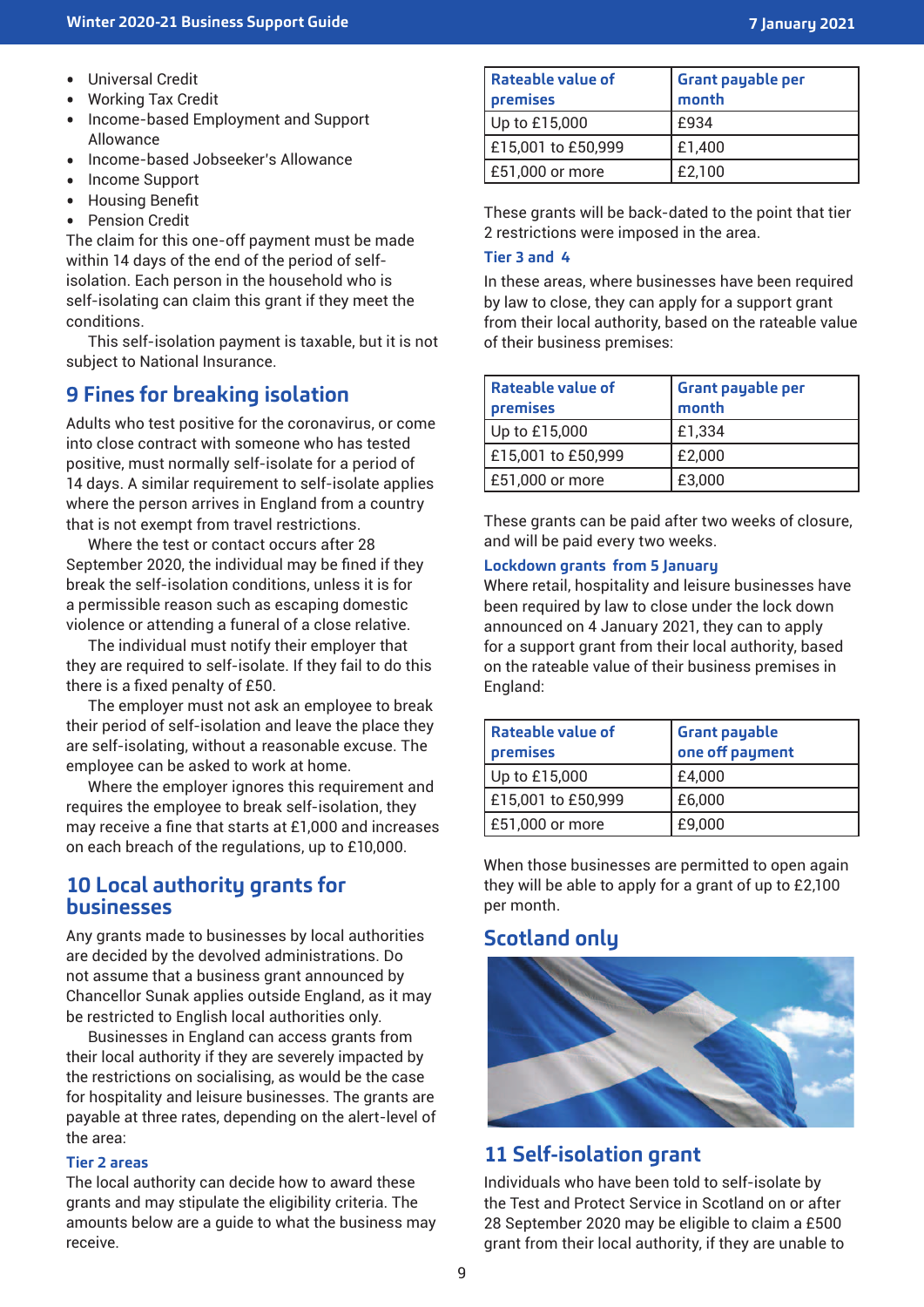work from home and as a result will lose income.

This self-isolation payment can be claimed by individuals who are employed or self-employed and who also receive one of these benefits:

- Universal Credit
- Working Tax Credit
- Income-based Employment and Support Allowance
- Income-based Jobseeker's Allowance<br>• Income Support
- Income Support
- Housing Benefit
- Pension Credit

Applications can be made at any point during the period when you have been told to self-isolate. The system will, though, allow claims to be backdated to 28 September, as applications only opened on 12 October.

This self-isolation payment does not cover people who are self-isolating after returning to the UK from abroad, unless they have tested positive for coronavirus or have been told to stay at home and self-isolate by the Test and Protect Service.

The self-isolation payment is taxable, but it is not subject to National Insurance.

### **12 Local authority grants for businesses**

From 1 January 2021 businesses can access grants from their Scottish local authority in the following situations:

#### **1. Business must close**

Grants are payable every four weeks according to the rateable value of the business premises:

| <b>Rateable value of</b><br>premises | <b>Grant payable every</b><br>four weeks |
|--------------------------------------|------------------------------------------|
| Up to £51,000                        | E2,000                                   |
| £51,000 or more                      | £3,000                                   |

The grants will be paid every four weeks in arrears.

#### **2. Business must modify operations but remains open**

If the business is required to modify its operations according to the Health Protection (coronavirus restrictions and requirements) (local levels) Regulations, or is on a specified list of restricted businesses, it can access grants according to the rateable value of the premises:

| Rateable value of<br>premises | Grant payable every<br>four weeks |
|-------------------------------|-----------------------------------|
| Up to £51,000                 | £1,400                            |
| E51,000 or more               | £2,100                            |

From 1 January 2021 there is no upper limit for any eligible business operating multiple business premises.

To qualify for these grants the business must be:

- registered for non-domestic rates
- have a business bank account<br>• he directly impacted by the CO

be directly impacted by the COVID-19 restrictions Businesses are blocked from receiving the local authority grants if it has:

- breached COVID-19 regulations or requirements prior to local restrictions
- connections with tax havens<br>• is of a type or sector not liste
- is of a type or sector not listed in the schedules to the Health Protection (coronavirus restrictions and requirements)(local levels) Scotland regulations

# **Wales only**



# **13 Self-isolation payments**

Individuals on a low income who have tested positive for coronavirus or have been told to self-isolate by NHS Wales Test Trace Protect service may be eligible to claim a £500 grant from their local authority. It only applies to people who are unable to work from home, and as a result will lose income. It is payable from 23 October 2020.

This isolation payment can be claimed by individuals who are employed or self-employed, who also receive Universal Credit or certain other specified benefits (not yet defined).

The Welsh Government has not launched the mechanism for claiming this one-off payment, but when it does claim will be back-dated to 23 October if the period of isolation started on or before that date.

This self-isolation grant is taxable, but it is not subject to national insurance.

### **14 Sick pay enhancement**

Individuals who are paid to work in care homes, or to look after people in their own homes, will be able to receive their full normal pay while on coronavirusrelated sick leave for periods from 1 November 2020 to 31 March 2021.

The employer should pay the employee as normal (with all the usual deductions made) while he or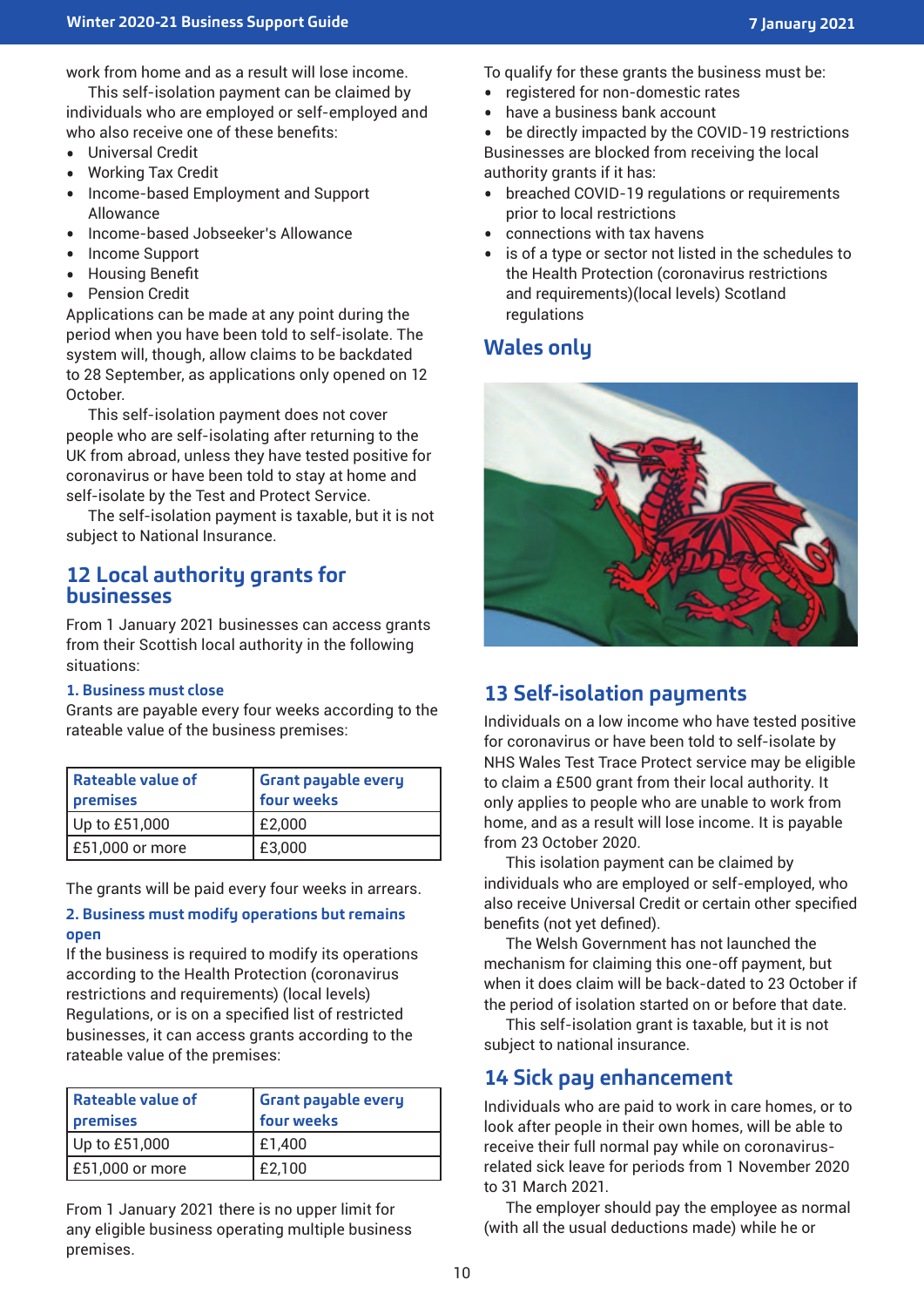she is on sick leave because they have either tested positive for COVID-19, have symptoms of COVID-19 or have been required by the NHS Test Trace Protect service to self-isolate. Where the employee works irregular hours, the amount paid for periods on coronavirus-related sick leave periods should be the average pay of the last eight weeks.

The employer can then can claim a SSP enhancement payment from their local authority of the difference between the SSP amount (£95.85 per week) and the employee's normal wage. Where the employee is not eligible for SSP, for example because they earn less than £120 per week, the employer should pay the employee their full normal pay and reclaim 100% of that pay from the local authority.

The employer will need to provide the local authority with details of the employee's NI number, pay, absence dates and why the employee has to be absent from work. The local authority will reimburse the employer monthly or more frequently.

The SSP enhancement payment service has yet to go live as there are a number of details to finalise first.

# **15 Lockdown Business Fund grants**

Under the Lockdown Business Fund, the following grants will be delivered by local authorities:

- Every business eligible for small buisness rate relief and occupying a property with a rateable value of £12,001 or less will be eligible for a £1,000 payment.
- Retail, leisure and hospitality businesses forced to close during the firebreak lockdown period, which occupy a property with a rateable value between £12,001 and £51,000, will be eligible for a £5,000 payment.
- A discretionary £2,000 top-up grant will be made available on an application basis for those businesses with a rateable value of £12,000 or less who are forced to close by the firebreak lockdown.
- A further discretionary £1,000 grant will be made available to businesses on the same basis, where they are materially affected by local lockdown measures for 21 days or more prior to the start of the firebreak lockdown period.

### **16 Economic Resilience Fund for businesses**

From 26 October all sizes of businesses in Wales can apply for business development grants to fund projects in one of these five areas:

- reduce carbon emissions<br>• innovation and entreprene
- innovation and entrepreneurship.<br>• exports and trade
- exports and trade<br>• employment and s
- employment and skills development<br>• automation and digitalisation
- automation and digitalisation

The grants are payable on the condition that the business also supplies some matching capital, and will be given at the following rates:

- micro businesses (employing between 1 and 9 people) can apply for up to £10,000, on the condition they match this with their own investment of at least 10%
- SMEs (employing between 10 and 249 people) can apply for up to £150,000, on the condition they match this with their own investment of at least 10% for small business (1-49 staff) and 20% for medium sized (50-249) business
- large businesses (employing 250+ people) can apply for up to £200,000, on the condition they match this with their own investment of at least 50%

Where the project that requires investment is creating new jobs for young people (under 25) the business may be eligible for a higher level of award.

To support businesses impacted by the coronavirus restrictions introduced on 4 December 2020 the Welsh Government has made available sector specific grants for hospitality, tourism and leisure businesses and their associated supply chain businesses. To be eligible for these grants the business must declare that over 60% of its turnover has been impacted by the coronavirus restrictions.

# **Northern Ireland only**



# **17 Local Restrictions Support Scheme for businesses**

Businesses operating in any part of Northern Ireland which are forced to close under the Health Protection (coronavirus restrictions) Northern Ireland regulations can apply for grants under the Local Restrictions Support Scheme (LRSS). This scheme is designed for businesses operating out of business premises and is based on the net annual value of the premises: